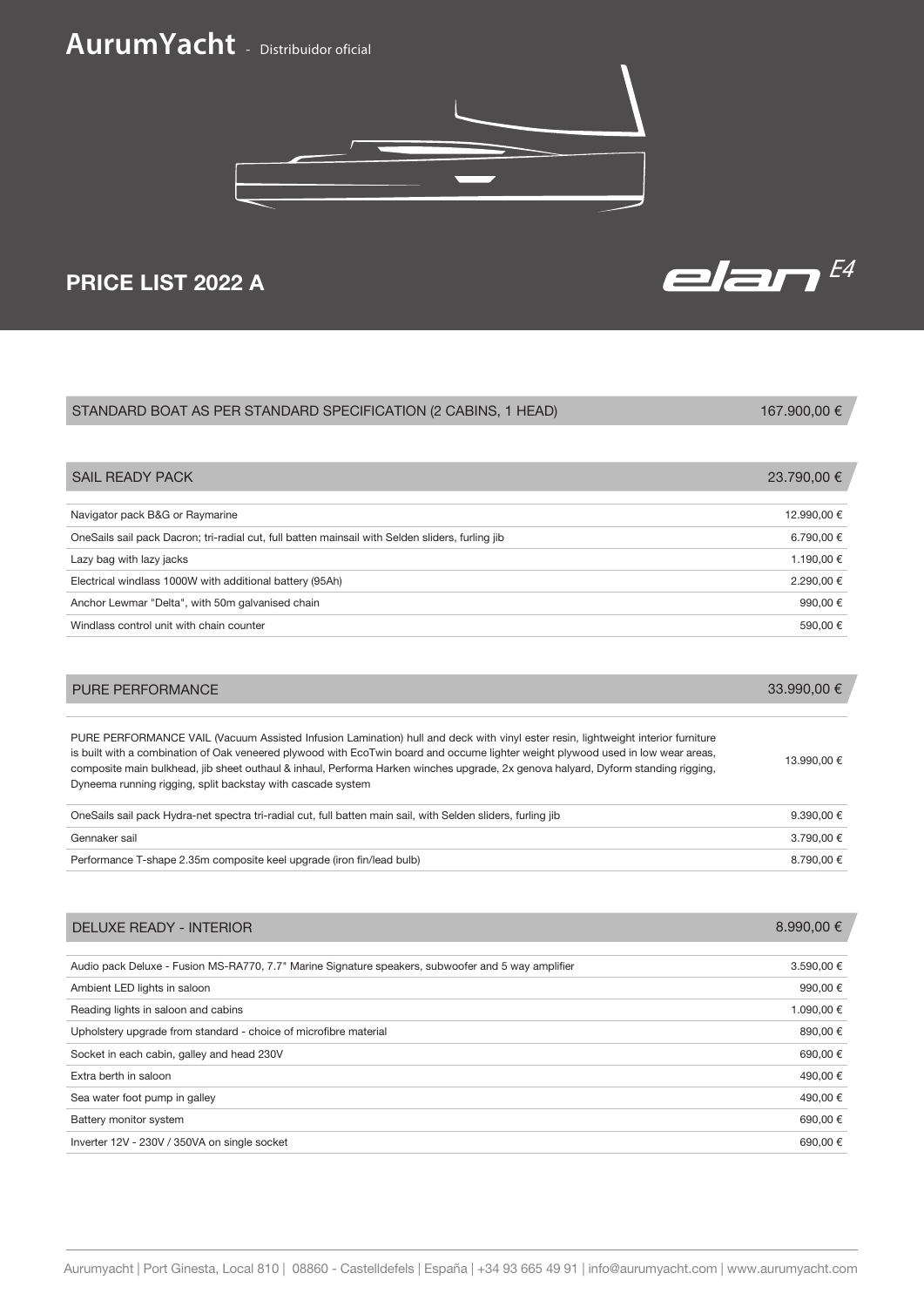# PRICE LIST 2022 A

|--|--|

| DELUXE READY - ENTERTAINMENT           | 2.090,00 € |
|----------------------------------------|------------|
| TV 32" 230V/12V                        |            |
| TV bracket, antenna, connection cables |            |

| <b>DELUXE READY - EXTERIOR</b>             | 10.990,00 € |
|--------------------------------------------|-------------|
| Small bathing platform                     | 3.790,00 €  |
|                                            |             |
| Bimini top                                 | 3.390,00 €  |
| Sprayhood                                  | 1.990,00 €  |
| Guard rail exits                           | 990,00 €    |
| Cockpit cushions                           | 890,00 €    |
| Tricolour LED navigation light on mast top | 390,00 €    |

## INDIVIDUAL CUSTOMIZATION

| Layout option 2 (3 cabins, 1 head)                                                         | 3.990,00 € |
|--------------------------------------------------------------------------------------------|------------|
| Teak on cockpit floor                                                                      | 3.990,00 € |
| Teak on side decks                                                                         | 8.990,00 € |
| Replacing STD Teak with Permateek                                                          | <b>FOC</b> |
| Permateek on cockpit floor                                                                 | 3.290,00 € |
| Permateek on side decks                                                                    | 7.790,00 € |
| Shallow draft T-shape 1.70m cast iron keel                                                 | 2.690,00 € |
| 3 blade folding propeller Flex-o-fold upgrade                                              | 1.190,00 € |
| Webasto Air Top EVO 40 heating                                                             | 3.790,00 € |
| Audio pack base - Fusion MS-RA210 with FM-F65RV speakers in saloon and cockpit             | 1.690,00 € |
| Carbon steering wheels - pair                                                              | 3.690,00 € |
| Natural oak veneered type of plywood - brushed                                             | 3.490,00 € |
| Natural oak veneered type of plywood - brushed and whitened                                | 4.690.00 € |
| Upgrade of flooring to match interior wood                                                 | 2.190,00 € |
| Flooring alternative choice of classic stripes style floorboards                           | 690,00€    |
| Flooring alternative choice of Terra style floorboards                                     | <b>FOC</b> |
| Upholstery colour choice in saloon                                                         | 590,00 €   |
| Exterior colour design (wheels, bimini, sprayhood, cushions, lazybag)                      | 1.690,00 € |
| Inverter 12V - 230V / 1200VA                                                               | 1.890,00 € |
| Upgrade to electric toilet Dometic (1 pcs)                                                 | 990.00€    |
| Yanmar engine 3YM30AE                                                                      | 4.390,00 € |
| Additional 12V AGM battery, 95Ah                                                           | 490.00 €   |
| Large bathing platform                                                                     | 4.490,00 € |
| Harken halyard winches B40.2 upgrade                                                       | 590,00€    |
| Additional helmsman seats in cockpit with storage                                          | 3.290,00 € |
| Cockpit refrigerator and grill (only possible with additional helmsman seats)              | 2.390,00 € |
| Retractable telescopic bowsprit upgrade with dead end bracket for 2:1 system (not mounted) | 4.390,00 € |
| Sentinel boat monitoring system connected to control panel with 1 year subscription        | 1.090,00 € |
| Transport protection foil, cradle for ocean transport                                      | 5.490,00 € |